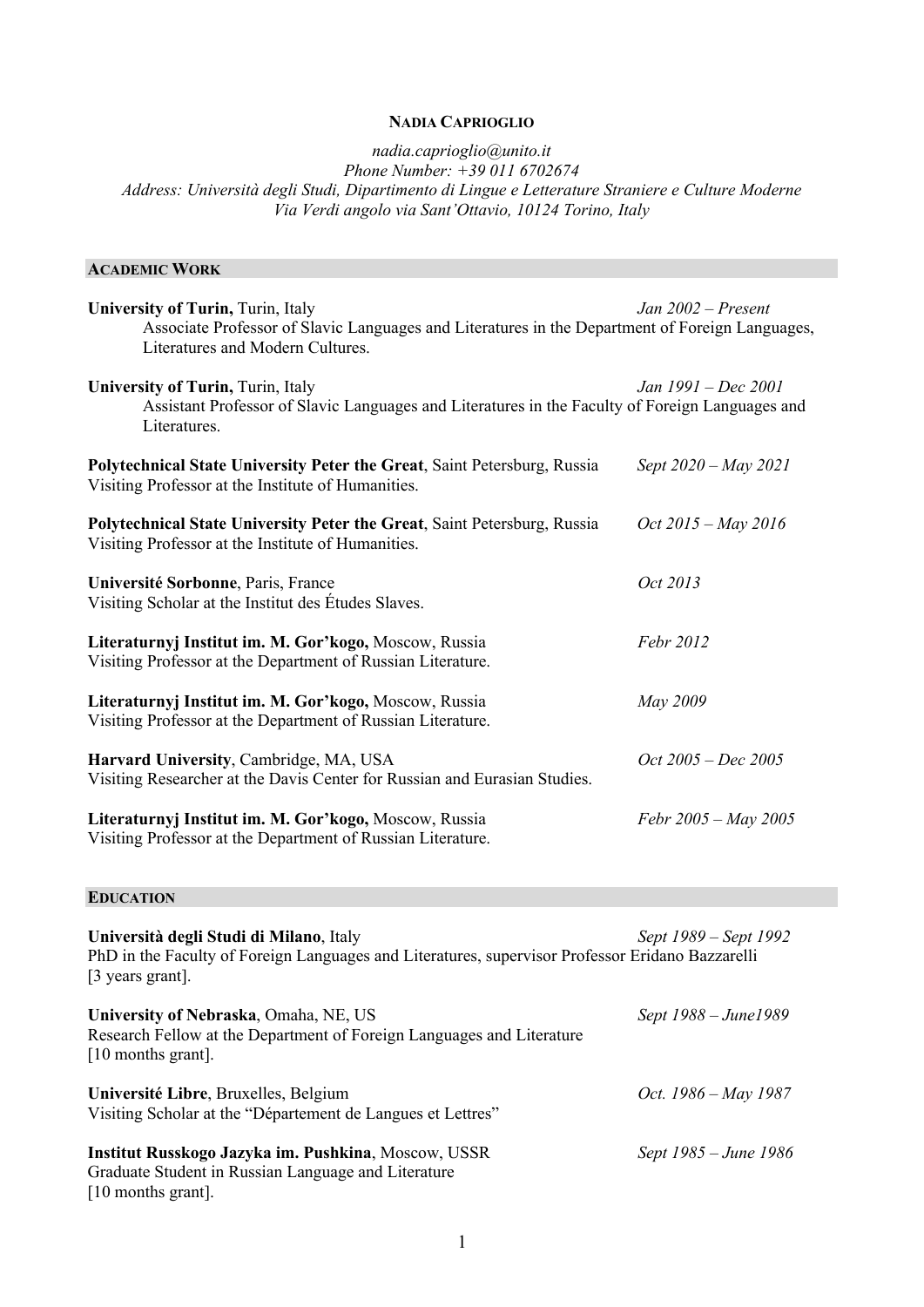**Università degli Studi di Torino,** Turin, Italy *Sep 1979 – Jun 1983*

Laurea Vecchio Ordinamento (equivalent an MPhil) in Russian Literature. Overall mark: 110/110 *cum laude.*

**State University M. V. Lomonosov**, Moscow, USSR *Jan 1982– June 1982* Student in Russian Language and Literature.

[6 months grant].

### **MAIN INTERESTS AND FIELDS OF RESEARCH**

- Ecocriticism and Russian Literature in the contemporary world, with specific focus on soviet e postsoviet prose.
- Contemporary Russian Literature with specific focus on the poetic discourse and philosophical influences.
- Russian Artistic Avant-garde and the interaction between art and literature.

### **SELECTED PUBLICATIONS**

### Monographs:

- Caprioglio, N., *Miniature senza cornice. Letture russe da S. Aksakov a L. Ulickaja*, Torino: Nuova Trauben, 2019, 223 p. (ISBN: 9788899312572).
- Caprioglio, N., *Kazimir Malevich. Non si sa a chi appartenga il colore. Scritti teorico-filosofici*, Torino: Hopefulmonster, 2010, 197 p. (ISBN: 9788877572455).

#### Edited volumes:

- Caprioglio, N. (ed), *Perché è crollata l'Unione Sovietica* by A. Dubnov, Bologna, il Mulino, 2020, 328 p. (ISBN: 9788815291424).
- Caprioglio, N. (ed), *Anthropocene*, special issue of *CoSMo* 15 (fall), 2019 (ISSN: 2281-6658).

#### Peer-reviewed journal articles and book chapters:

- Caprioglio, N., "Chrupkij landšaft. Zhertvoprinošenie russkoj zemli", *Neprikoznovennyj Zapas* 2021 forthcoming.
- Caprioglio, N., "Il mito di Salomé nella cultura russa", *CoSMo* 16 (Spring) 2020: 115-126 (ISSN: 2281- 6658).
- Caprioglio, N. "Iosif Brodskij. Lo straniamento come condizione metafisica", *Filološki pregled. Revue de Philologie* XLVII, (I) 2020: 135-146 (ISSN 0015-1807).
- Caprioglio, N., "Il crollo dell'URSS e le trasformazioni culturali della Russia", intr. a *Perché è crollata l'Unione Sovietica*, edited by N. Caprioglio, Bologna, il Mulino, 2020, pp. 21-36 (ISBN 9788815291424)
- Caprioglio, N., "La petro-cultura in Russia. Dai prodotti petroliferi ai prodotti letterari", *CoSMo* 15 (fall), 2019: 313-326 (ISSN: 2281-6658).
- Caprioglio, N., "Nietzsche e l'immaginazione culturale in Russia all'inizio del XX secolo. Un caso di studio: Dmitrij Merežkovskij", in: M. C. Bragone and M. Bidovec (eds), *Il Mondo Slavo e l'Europa*, Biblioteca di studi slavistici 43, pp. 251-260, Firenze, Firenze University Press, 2019 (ISBN: 9788864539096, ISSN: 2612-7687).
- Caprioglio, N., "Ecologia e colonizzazione del mondo della vita nella letteratura sovietica e postsovietica", in: C. Conciliio and D. Fargione (eds), *Antroposcenari. Storie, paesaggi, ecologie*, Bologna, Il Mulino, 2018, pp. 119-131 (ISBN: 9788815274083).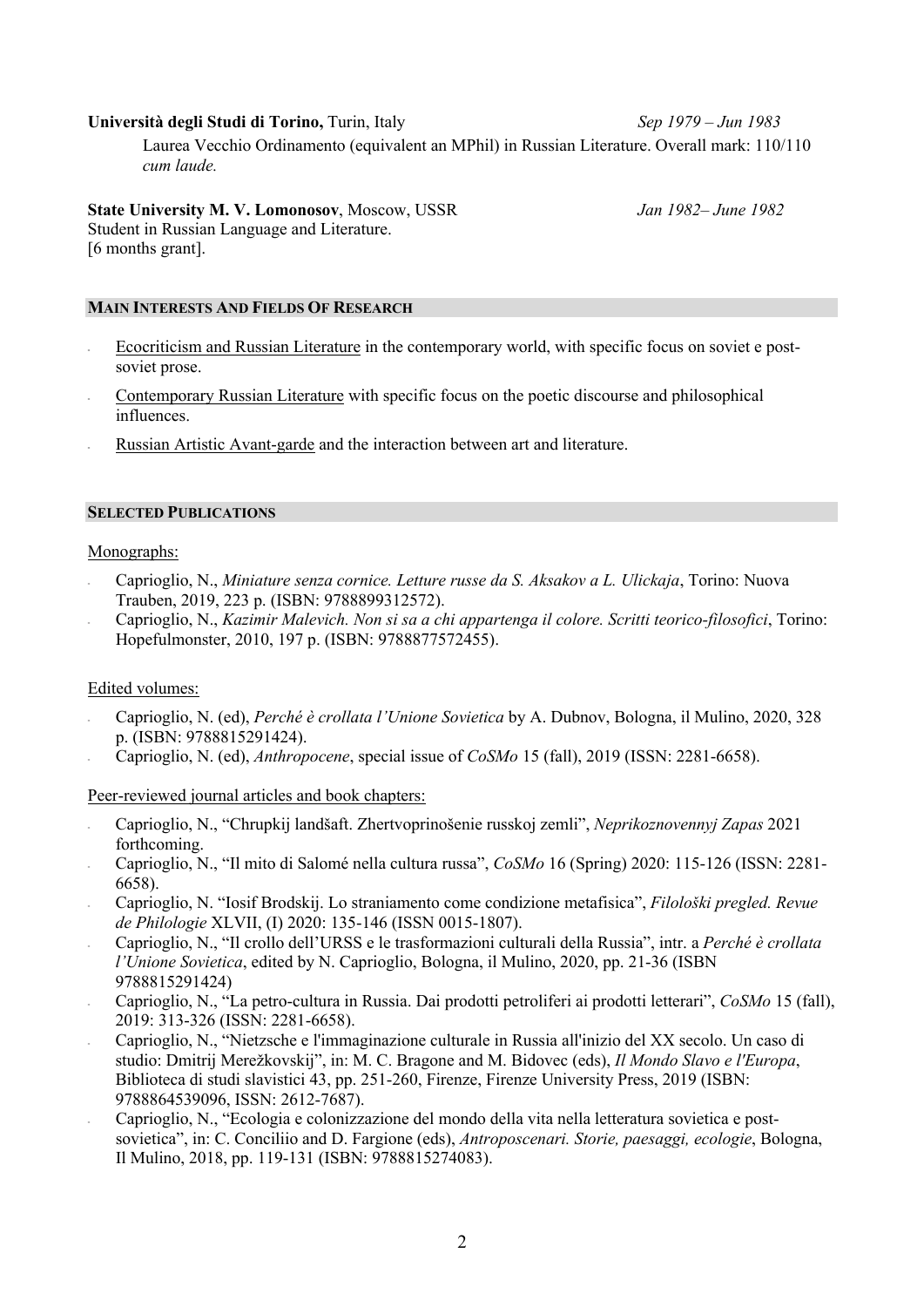- Caprioglio, N., "Pokorennaja priroda. Korennoe naselenie i ekspluatacija zemli v sovetskoj i postsovetskoj Rossii v romanach *Proščanie s Materoj* V. Rasputina i *Zona zatoplenija* R. Senchina, in: M. C. Ferro, L. Salmon and Giorgio Ziffer (eds), *Contributi italiani al XVI Congresso*
- *Internazionale degli Slavisti (Belgrado, 20-27 agosto 2018)*, Firenze, Firenze University Press, 2018, pp. 279-288 (9788864537207).
- Caprioglio, N., "La parola di Kazimir Malevič", in: E. Mari and C. Scandura (eds), *Testo e immagine. Riflessioni su letteratura e arti visive*, Roma, Edizioni Nuova Cultura, 2018, pp. 67-86 (ISBN: 9788833651118).
- Caprioglio, N., "Teffi Nevyplakannye zlezy", *Knizhevna Istorija* XLIX, 2017: 281-294 (ISSN: 0350- 6428).
- Caprioglio, N., "Dai poemi in prosa di Ivan Turgenev alle flash stories degli autori russi contemporanei. Polifonia e dissoluzione di un genere letterario, in: D. Borgogni, G. P. Caprettini and C. Vaglio Marengo (eds), *Forma breve*, Torino, Accademia University Press, 2016, pp. 391-398 (ISBN 9788899200).
- Caprioglio, N., "La tragedia del Signor Morn: il dramma shakespeariano di Vladimir Nabokov", in: V.V. A.A., *A Warm Mind-Shake*., Torino, Edizioni Trauben, 2014, pp. 99-109 (ISBN: 9788866980483).
- Caprioglio, N., "Suono e segno nella poesia di Elizaveta A. Mnacakanova", in: E. Antonelli and A. Martinengo (eds), *Confini dell'Estetica*, Roma, Aracne Editore, 2014, pp. 59-74 (ISBN: 9788854878952).
- Caprioglio, N., "Fëdor Tjutčev e Osip Mandel'štam: poesia come silenzio e musica", in: M. Muscariello (ed), *Filoin*, vol. 6-7, Alessandria, Edizioni dell'Orso, 2014, pp. 86-94 (ISBN: 9788862744409).
- Caprioglio, N., "Šklovskij, Kručënych, Malevič. Una forma nuova genera un nuovo contenuto", in: A. Catalano, M. Maurizio and R. Merlo, *Manifestazioni. I manifesti avanguardisti tra performance e performatività*, Milano, Mimesis, 2014, pp. 47-58 (ISBN: 9788857527031).
- Caprioglio, N., "Il pony Nabokov. La traduzione inglese di *Evgenij Onegin*", in: G. Chiurazzi (ed), *The Frontiers of the Other*, Münster, Lit Verlag, 2013 pp. 221-230 (ISBN: 9783643904348).

#### Selected non peer-reviewed articles and book chapters:

- Caprioglio, N., "Il crollo dell'URSS e le trasformazioni culturali della Russia", intr. to: Dubnov, A., *Perché è crollata l'Unione Sovietica*, Bologna, il Mulino, 2020, pp. 21-36 (ISBN: 9788815291424).
- Caprioglio, N., "Introduzione", in: Caprioglio, N., *Miniature senza cornice. Letture russe da S. Aksakov a L. Ulickaja*, Torino: Nuova Trauben, 2019, pp. 5-15 (ISBN: 9788899312572).
- Caprioglio, N., "Ragione e sentimento sulle rive del Volga", in: S. Solinas (ed), *Leoš Janáček. Katia Kabanova*, Torino, Edizioni del Teatro Regio, 2017, pp. 38-50 (ISBN 9788899577162, ISSN 1825- 3504)
- Caprioglio, N., "Tat'jana e Anna, eroine del nostro tempo", in: S. Solinas (ed), *Eifman Ballet. San Pietroburgo. Anna Karenina. Onegin*, Torino, Edizioni del Teatro Regio, 2015, pp. 22-32 (ISBN 9788899577032, ISSN 1825-3504).
- Caprioglio, N., "L'*Onegin* di Puškin, enciclopedia della vita russa", in S. Solinas (ed), *Pëtr Ilič Čajkovskij. Evgenij Onegin*, Torino, Edizioni del Teatro Regio, 2013, pp. 23-38 (ISBN 9788899577032, ISSN 1825-3504).

# Selected Book Reviews and Newspaper Articles:

- Caprioglio, N., review article of E. Mari, O. Trukhanova and M. Valeri (eds), *Un radioso avvenire? L'impatto della Rivoluzione d'Ottobre sulle scienze umane / Svetloe buduščee? Itogi i perspektivy 100 let spustja*, Roma, Edizioni Nuova Cultura, 2019, in *Studi Slavistici* XVII (3), 2020, forthcoming.
- Caprioglio, N., review article of D. Filosofow, *Pisma wybrane*» in *Studi Slavistici* XIII, 2016: 406-408 (ISSN 1824-761X).
- Caprioglio, N., *C'era una volta una ragazza che incendiò l'inferno*, review article of L. Petruševskaja, *C'era una volta una donna che cercò di uccidere la figlia della vicina* [There once lived a woman who tried to Kill Her Neighbor's Baby], Torino, Einaudi, 2016, in *La Stampa Ttl* 1995, 19 March 2016, p. 4.
- Caprioglio, N., *Brodskij, la scrittura per riscattare l'esilio*, review article of I. Brodskij, *Conversazioni*  [Conversations], Milano Adelphi, in *La Stampa Ttl* 1976, 24 October 2015, pp. 4-5.
- Caprioglio, N., *Nello scaffale di Molotov vivono i poeti proibiti*, review article of R. Polonsky, *La lanterna magica di Molotov* [Molotov's Magic Lantern], Milano Adelphi, 2014, in *La Stampa Ttl* 1932, 1 November 2014, p. 4.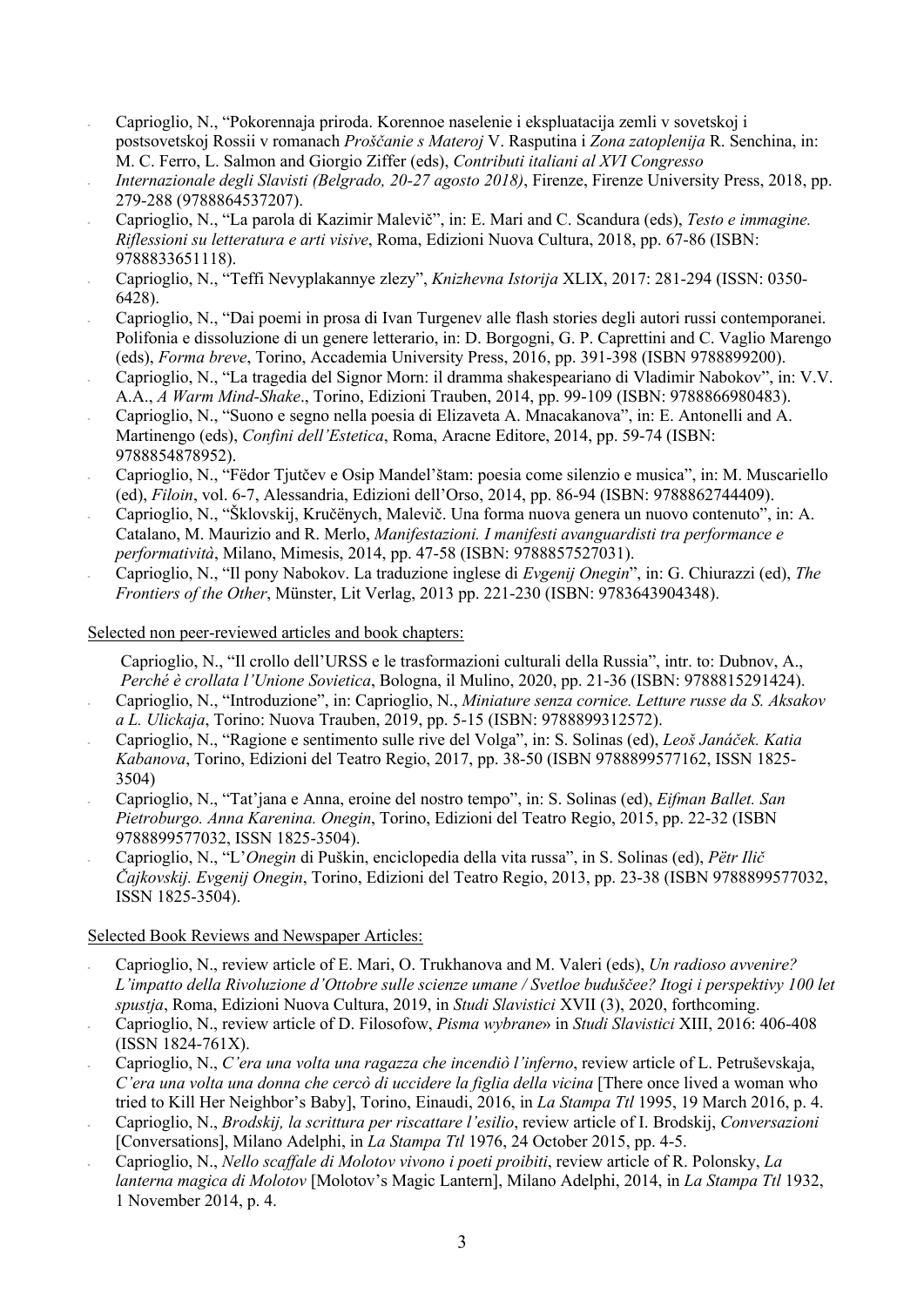- Caprioglio, N., *Nel sottosuolo le cellule del Vivente*, review article of A. Starobinec, *Zero* [Živuščij], Roma, Atmosphere, 2012, in *La Stampa Ttl* 1845, 5 January 2013, p. 3.
- Caprioglio, N., *Collezionista di emozioni in attesa dell'Apocalisse*, review article of G. Gospodinov, *Fisica della malinconia* [Fizica na tăgata], Roma, Voland, 2013, in *La Stampa Ttl* 1865, 25 May 2013, p. 5.
- Caprioglio, N., *Se il gioco di ruolo scatena le spie del KGB*, review article of A. Nikitin, *Istemi*, Roma, Voland, 2013, in *La Stampa Ttl* 1878, 21 September 2013, p. 3.
- Caprioglio, N., «Nabokov, il tiranno è un mostro ottuso» review article of Nabokov, Vladimir, *Un mondo sinistro* [Bend Sinister], Adelphi, Milano, 2013, *La Stampa Ttl* 1887, 23 November 2013, p. 4.
- Caprioglio, N., «I quattro libri di lettura» review article of Tolstoj, Lev *I quattro libri di lettura* [Russkie knigi dlja čtenija], ISBN Edizioni, Milano, 2013, in *La Stampa Ttl* 1891, 21 Dicember 2013, p. 2.

### Selected Translations:

- Dubnov, A., *Perché è crollata l'Unione Sovietica* [Počemu razpalsja SSSR], transl. from Russian by N. Caprioglio, Bologna, il Mulino, 2020, pp. 1-8, 37-75, 325-328 ((ISBN: 9788815291424).
- Malevič, K., *Non si sa a chi appartenga il colore. Scritti teorico-filosofici*, [Sočinenija], transl. from Russian by N. Caprioglio, Torino, Hopefulmonster, 2014, pp. 47-179 (ISBN 9788877572455).
- Marcadé, J-Cl., "Il Suprematismo di Malevič [Le suprématisme de Malévitch], transl. from French by N. Caprioglio, in: Malevič, Kazimir, *Non si sa a chi appartenga il colore. Scritti teorico-filosofici*, Torino, Hopefulmonster, 2014, pp. 7-32 (ISBN 9788877572455).
- Dostoevskij, F., "Il Grande Inquisitore" [Velikij Inkvizitor], transl. from Russian by N. Caprioglio, in: Badii, R. and Fabbri, E. (eds), *Il Grande Inquisitore. Attualità e recezione di una metafora assoluta*, Milano, Mimesis Edizioni, 2014, pp. 25-46 (ISBN 978-88-5751-012-5).
- A. Mistrangelo, "Ikony iskusstva dlja Olimpijskich igr", transl. from Italian by N. Caprioglio, in: Freccero, R., *Olimpijskie ikony. Kul'tura i iskusstvo sporta*, Torino, Ed. Levrotto e Bella, 2014, pp. 5- 10. (ISBN 9788882181789).
- V. Rozanov, *La leggenda del Grande Inquisitore* [Legenda o Velikom Inkvizitore F. M. Dostoevskogo. Opyt kritičeskogo kommentarija], transl. from Russian by N. Caprioglio, Genova-Milano, Marietti, 2008, 186 pp.

#### **SELECTED RESEARCH GROUPS**

- 2015 Present: Part of the interdisciplinary and interdepartmental Working Group on Environmental Humanities, University of Turin.
- 2016 2018: P. I. of the interdisciplinary and interdepartmental Research Project Anthroposceneries: Ecologies, Landscapes, and Stories, University of Turin.
- 2016 2018 Part of the International Research Project Russkaja filosofija i sovremennyj literaturnyj process [Russian Philosophy and the Contemporary Literary Process], Russian Academy of Science, University of Saint Petersburg, Russia.
- 2012 2014: Responsible for Slavistic Session of PRIN (Project of National Relevance) Ethics and Aesthetics. The Responsibilities of Art (P. I.: prof. Roberto Salizzoni, University of Turin; Scientific Coordinator: prof. Piero Montani, University of Rome "La Sapienza").

# **ORGANIZATION OF INTERNATIONAL WORKSHOPS AND ROUNDTABLES**

#### 2019:

-

- 2019 Part of the working group which organized the International Symposium "Giornata Primo Levi", University of Turin - Centro Internazionale di Studi Primo Levi, 29 October 2019.

- Part of the working group which organized the International Symposium "Russkij Logos - 2: Granicy Kontrolja" at the Russian Academy of Science and at University of Saint Petersburg, Saint Petersburg, 25 – 28 September 2019.

- Organisation of the international seminar "Il collasso di un Impero. Lezioni per la Russia Contemporanea", University of Turin - E. Gajdar Fond (Moscow), Turin, 27 February 2019.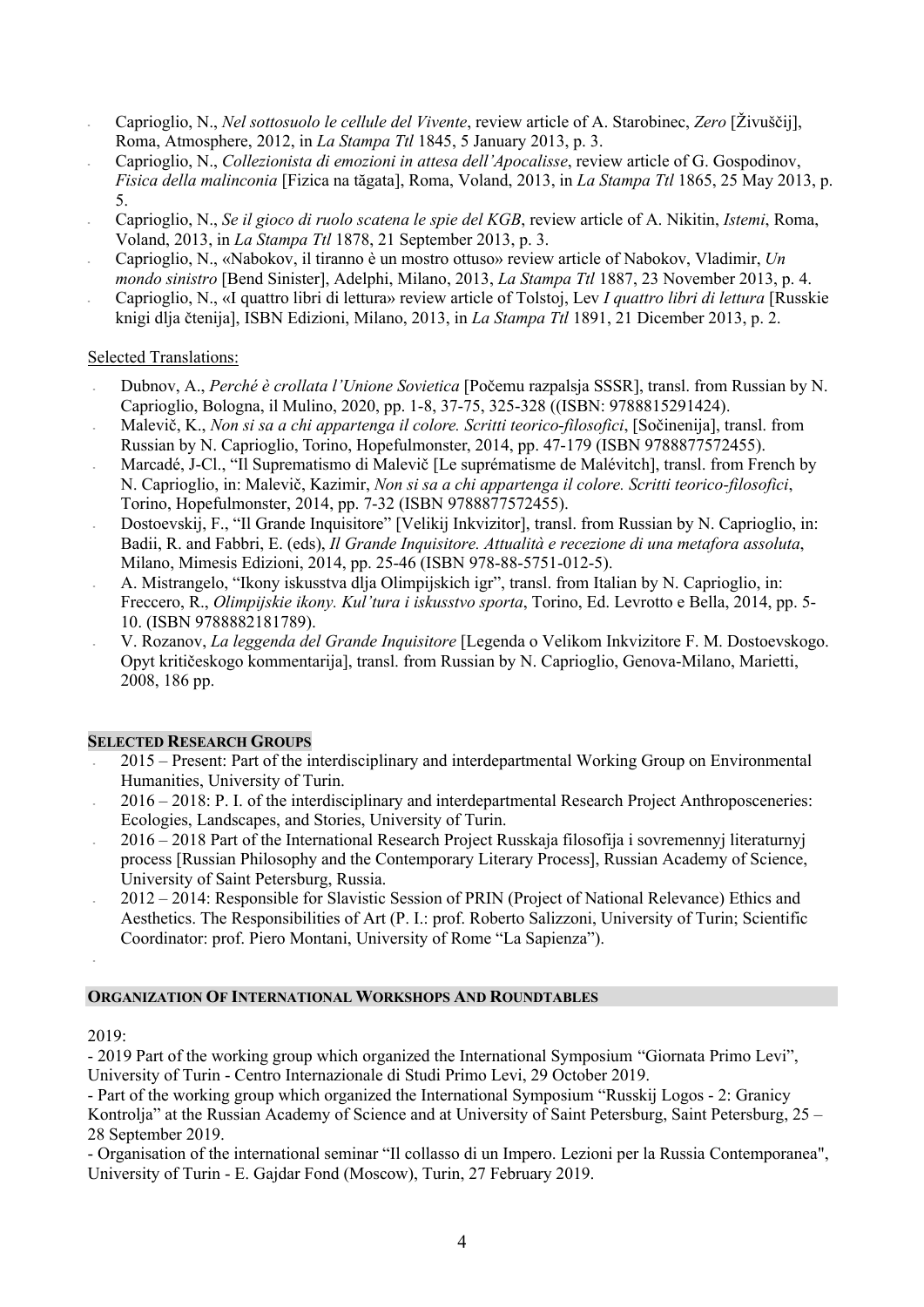# 2018:

- Part of the working group which organized the International Workshop "Nasledstvie Sovetskoj Literatury", at the Pushkinsky Dom, Russian Academy of Science, Saint Petersburg, 06 Dicember 2018. - Organization (with prof. G. Ferreccio) of the international workshop "Dal post-modernismo al postumanesimo", University of Turin - Centro Studi Arti della Modernità - Centro Universitario di Morfologia Francesco Moisio, Turin, 11 January 2018.

# 2017:

- Part of the working group which organized the International Symposium "Russkij Logos: Gorizonty osmyslenija" at the Russian Academy of Science and at University of Saint Petersburg, Saint Petersburg 25 – 28 September 2017.

# 2016:

- Organization of the international seminar "Hermeneutics and Poetics of Nature. From Naturphilosophie to Ecocriticism", University of Turin, Turin, 26 October 2016.

- Organization (with prof. L. Banjanin) of the VI National Symposium of Italian Slavistics, University of Turin – AIS (Italian Association of Slavistics), Turin, 28-30 September 2016.

# 2015:

- Organization of the international workshop "Unburied Memory / Memoria insepolta", University of Turin - Centro Studi Arti della Modernità, Turin, 7 May 2015.

# 2014:

- Organization (with prof. G. Ferreccio) of the international workshop "The New Nabokov", University of Turin - Centro Studi Arti della Modernità, Turin, 7 May 2014.

# 2013:

- Organization of the international seminar "Mythopoesis and Literature", University of Turin – University of Saint Petersburg, Turin, 20-21 November 2013.

- Organization of the international seminar "Ethical and Artistic Contributions in Russian women's literature", University of Turin, Turin, 17 April 2013.

- Organization (with pr. G. Chiurazzi) of the International Symposium "The Frontiers of the Other. Ethics and Politics of Translation", University of Turin, 11-12 February 2013.

# **SELECTION OF CONFERENCES** (papers presented)

2020: *Boris Pil'njak. Gorod vetrov*, speach in the online workshop "The Beaty of Oil", Center "Human, Nature, Technology" of Tyumen University, 03 December 2020.

2020: *Petro-culture in Russia. Recognition and Relations*, paper presented at the online International Conference "Experiences of Oil", Stavanger Art Museum - University of Bergen, Norway 22-24 November 2020.

2020: Participation in the doctoral seminar "Espace baltique: idées, pratriques, textes", INALCO Paris, 13-16 January 2020.

2019: *Dmitrij S. Merežkovskij: novoe nebo i novaja zemlja*, paper presented at the International Symposium "Russkij Logos - 2: Granicy Kontrolja", Russian Academy of Science - University of Saint Petersburg, Saint Petersburg, 25-28 September 2019.

2018: *Ėkokritika i Ėkonacionalizm v "Proščanie s Matëroj" Valentina Rasputina*, paper presented at the International Workshop "Nasledstvie Sovetskoj Literatury", Pushkinsky Dom, Russian Academy of Science, Saint Petersburg, 06 Dicember 2108.

2018: *Pokorennaj Priroda. Korennoe naselenie i ėkspluatacija zemli v sovetskoj i post-sovetskoj Rossii v romanach "Proščanie s Materoj" V. Rasputina i "Zona zatoplenija" R. Šenčina*, paper presented at the XVI International Congress of Slavists, Beograd, 20-27 August 2018.

2018: *Petro-kul'tura v sovremennoj russkoj literature*, paper presented at the International Workshop "Fenomenologija nefti", University of Saint Petersburg, 17-18 May 2018.